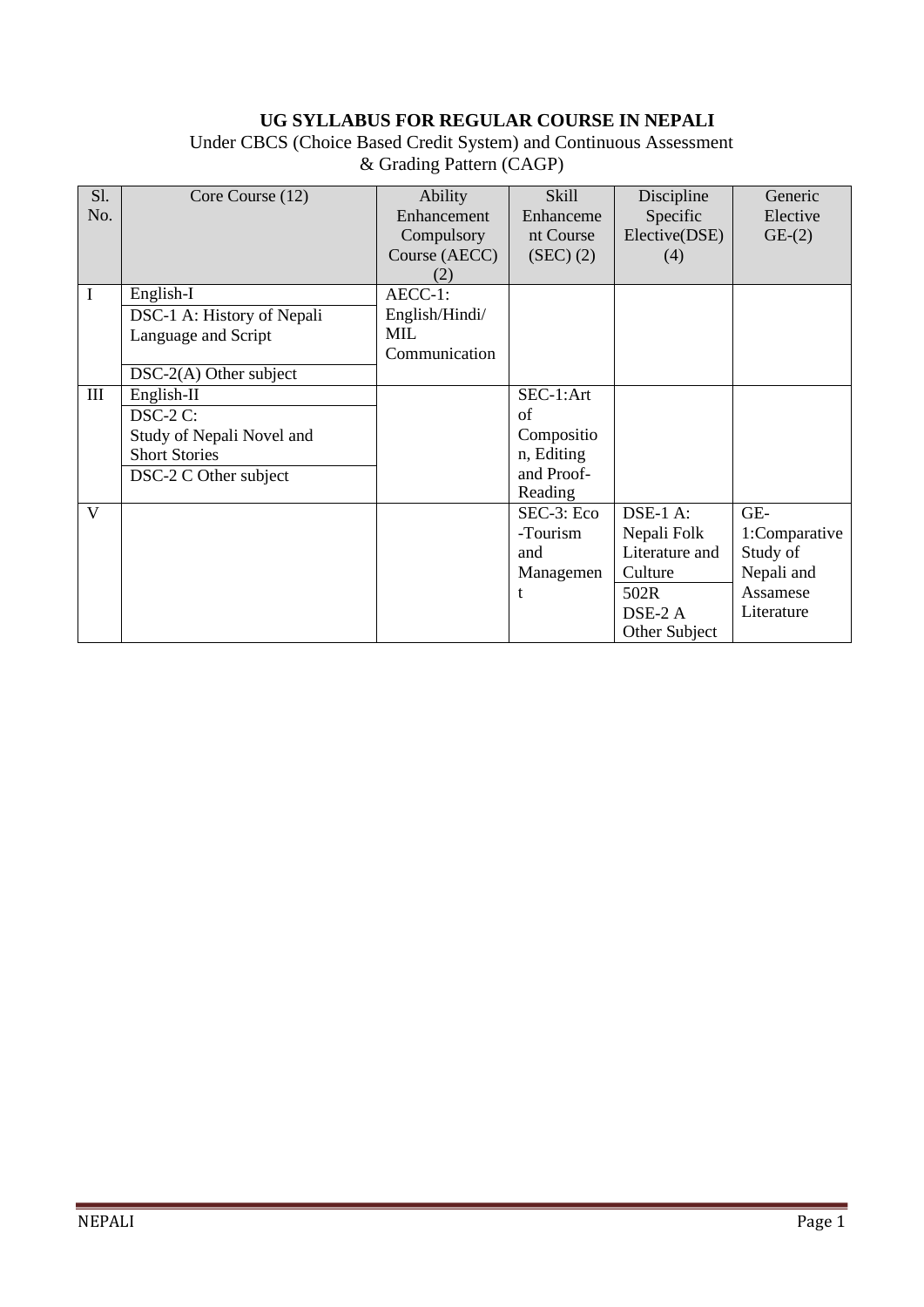# **ABBREVIATIONS**

**NEP=**Nepali **AECC=**Ability Enhancement Compulsory Course **SEC=**Skill Enhancement Course **DSC=**Discipline Specific Core Course **DSE=**Discipline Specific Elective **GE=**Generic Elective

#### **SEMESTER-1**

Paper Code: 1.01R English-1 Paper Code: NEP1.02R- DSC-1(A) History of Nepali Language and Script Paper Code: 1.03R-DSC-2(A) Other Subject Paper Code: NEP 1.04R-AECC-1: Functional Nepali (Communicative)

#### **SEMESTER-3**

Paper Code: 3.01P English-2 Paper Code: NEP 3.02R DSC-2C: Study of Nepali Novel and Short Stories Paper Code: 3.03P DSC-2©Other Subject Paper Code: NEP 3.04R SEC-1: Art of Composition Editing, and Proof Reading

#### **SEMESTER-5**

Paper Code: NEP 5.01RDSE-1(A) Nepali Folk literature and Culture Paper Code: 5.02P DSE -2(A) Other Subject Paper Code: NEP 5.03R GE-1: Comparative Study of Nepali and Assamese literature Paper Code: NEP 5.04R SEC-3: Eco-Tourism and Management.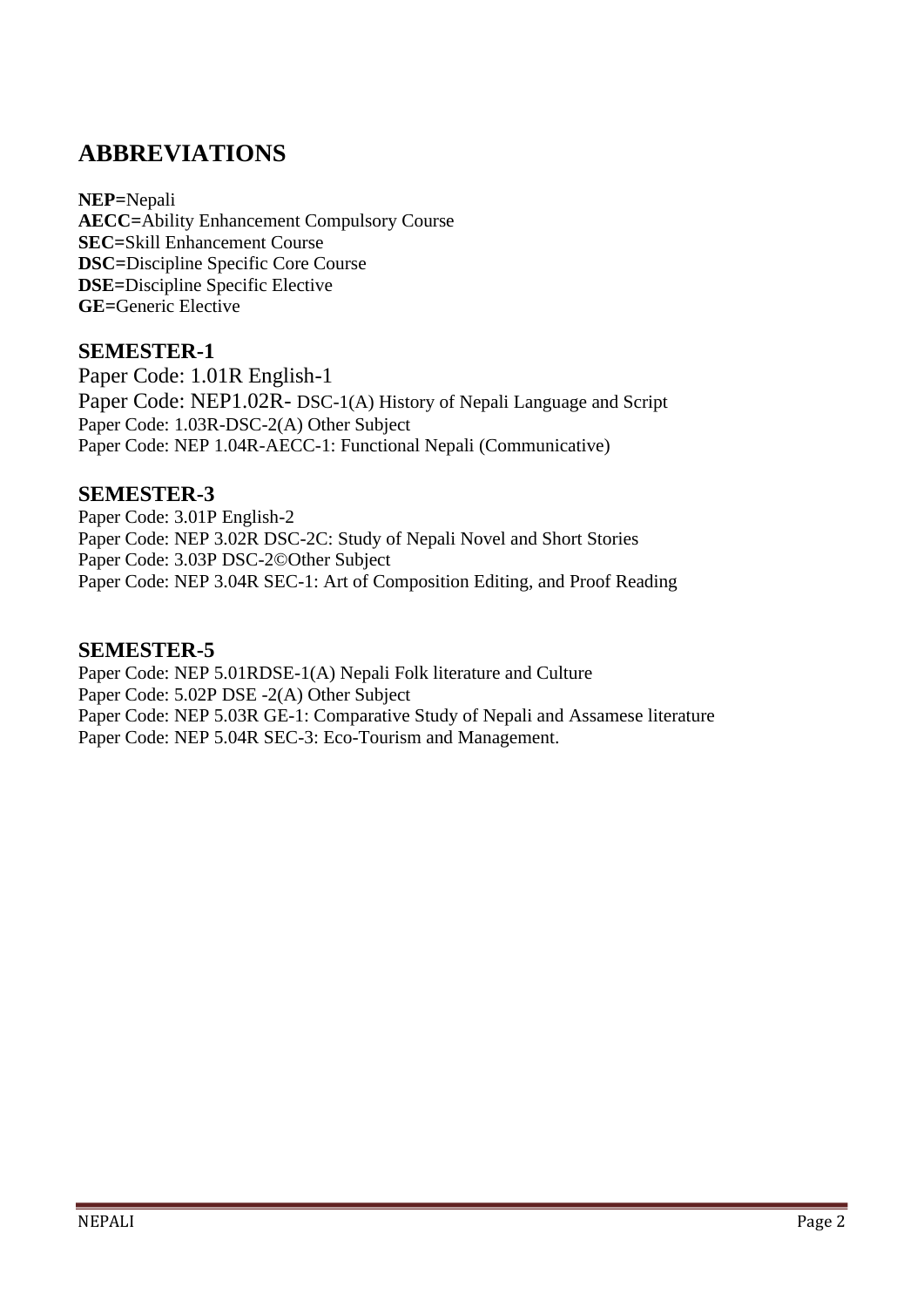# **SYLLABUS IN DETAIL**

#### **SEMESTER-1**

| Paper Code: NEP 1.02R, DSC-1A<br>Paper Title: History of Nepali Language and script<br><b>External Marks: 80, Internal Marks: 20</b><br>Credit: Lecture=5, Tutorial=1                                                                                                                                                                                                                                                        |             |
|------------------------------------------------------------------------------------------------------------------------------------------------------------------------------------------------------------------------------------------------------------------------------------------------------------------------------------------------------------------------------------------------------------------------------|-------------|
| Unit-1: Language: Meaning, Definition, Characteristics, verities of language                                                                                                                                                                                                                                                                                                                                                 | $=20$ marks |
| Unit-2: Origin and Development of Nepali Script,<br>Features of Debanagari Scripts                                                                                                                                                                                                                                                                                                                                           | $=20$ marks |
| Unit-3: Difference between Language and Dialects, Dialect of Nepali Language $= 20$ Marks                                                                                                                                                                                                                                                                                                                                    |             |
| Unit-4: Semantic Changes in Nepali Language                                                                                                                                                                                                                                                                                                                                                                                  | $=20$ Marks |
| <b>Suggested Readings:</b>                                                                                                                                                                                                                                                                                                                                                                                                   |             |
| Chudamani Bandhhu<br>1 Nepali Bhasako Utpatti Ra Bikash<br>2 Bhasa Bigyan Ra Nepali Bhasa<br>Mohanraj Sharma, Krisnahari Baral<br>Samanya Ra Prayogik Bhasa Bigyan<br>Netraprasad Poudel<br>3<br>4 Nepali Bhasa Parichaya<br>Deviprasad Goutam<br>$\mathbb{R}^{\mathbb{Z}}$<br>5 Bhasa Bigyan Abam Bhasa Sastra<br>Dr. Kapildev Dwibed<br><b>Bhasa Pradip</b><br>: Tarapati Upadhyaya<br>6<br>Paper Code: NEP 1.04R - AECC-1 |             |

# **Paper Title: Functional Nepali (Communicative) Credit -2**

**Total Marks: 50** Unit-1: Introduction to Phonology: 20 Marks Introduction to Alphabets and Phonemes, Exercise of Articulation, Special Phonological and Morphological Features of the Language Unit-2: Introduction to Morphology: 10 Marks Introduction to Vocabulary and Word-Typology: Pragmatics in Interactions Introduction to Personal Pronouns, Kinship Terms, Numeral Classifiers: Pragmatics Application of Case-marker and Tense-marker: Pragmatics Unit-3: Introduction to Syntax: 10 Marks Introduction to Sentence Construction and Pragmatics in Social Contexts Unit-4: Practice of Translation and Composition: 10 Marks Translation From Source Language to Target Language Practice of Composition and Writing Skill.

#### **Suggested Readings:**

- : Tarapati and Drona Upadhyaya
- 2. Madhyamik Nepali Vyakaran : Ghanashyam Nepal and Kavita Lama
- 3. Nepali Suddha Lekhan : : Edt.Abikeshar Sharma
	-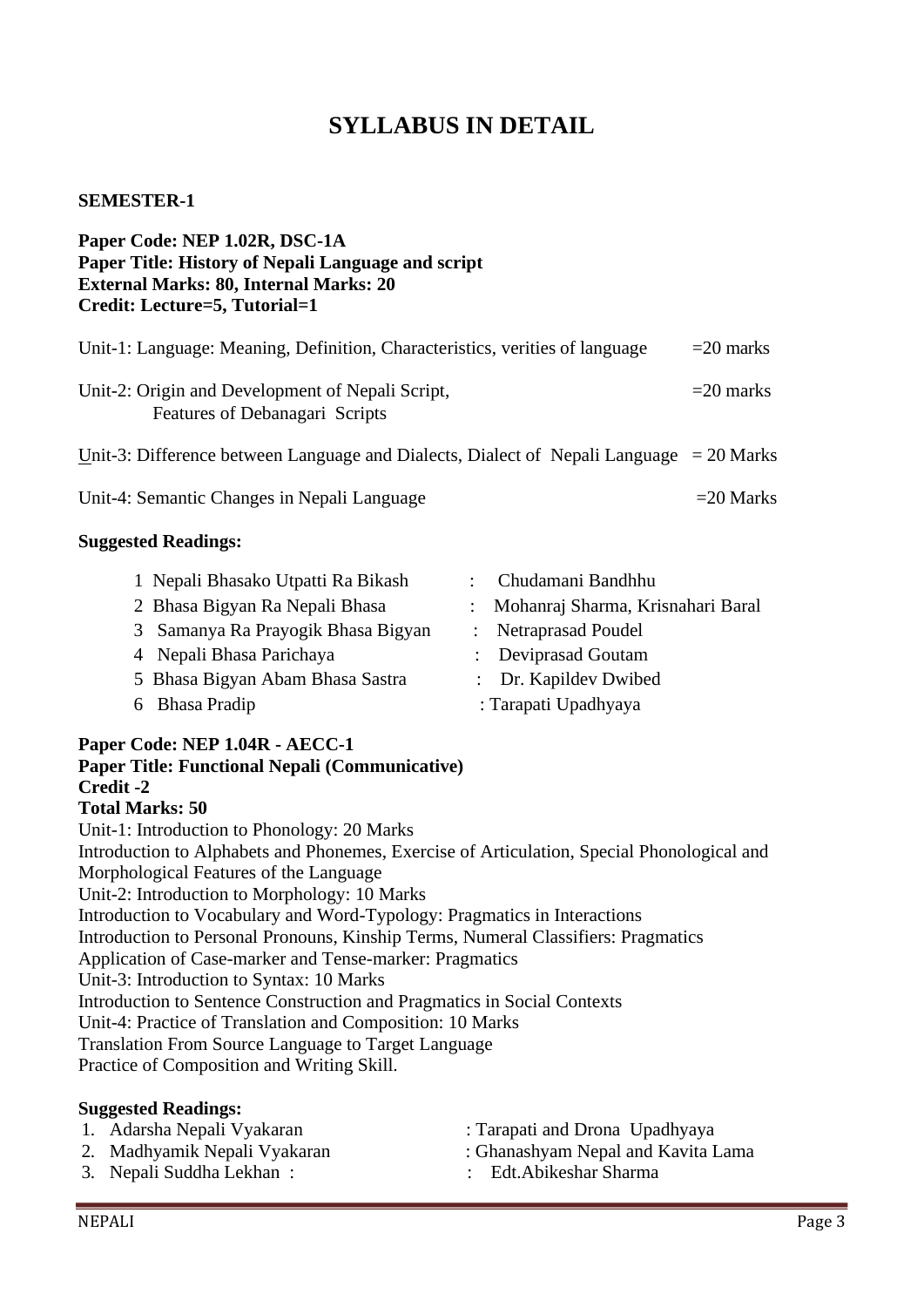|                             | Unit-1: Nepali Novel                                                             |                                                                                  | $=20$ Marks |
|-----------------------------|----------------------------------------------------------------------------------|----------------------------------------------------------------------------------|-------------|
|                             | Comprehensive Study on Lainasing Wangdel and his Novel "LangadakoSathi           |                                                                                  |             |
|                             | Unit-2: Nepali Novel                                                             |                                                                                  | $=20$ Marks |
|                             | Comprehensive Study on Lilbahadur Chhetry and his Novel<br>Unit-3: Short Stories | "Brahmaputrako chhew chhaw"                                                      | $=20$ Marks |
| A<br>B<br>$\mathsf{C}$<br>D | Bida<br>Machha ko Mol<br>Gorkhako Model<br>Manchhey Fagat Manchhey :             | Guruprasad Mainali.<br>Shivakumar Rai<br>Hariprasad Gorkha Rai<br>Arjun Niroula. |             |
|                             | Unit-4 : Short Stories                                                           |                                                                                  | $=20$ Marks |
| A.<br><b>B.</b><br>C.<br>D. | Raatbhari Huri Chalyo<br>Chhata<br>Pabitra<br>Bishou Satabdiki Monalisa          | Indrabahadur Rai<br>Shivakumar Rai<br>B.P. Koirala<br>Bikrambir Thapa            |             |

#### **SEMESTER- 3**

#### **Paper Code: NEP 3.02R, DSC-2C Paper Title: Study of Nepali Novel and Short Stories Credit: 6 (Lecture-5, Tutorial-1) External Marks: 80, Tutorial:20**

| А<br>B<br>D | Bida<br>Machha ko Mol<br>Gorkhako Model<br>Manchhey Fagat Manchhey: | Guruprasad Mainali.<br>Shivakumar Rai<br>Hariprasad Gorkha Rai<br>Arjun Niroula. |
|-------------|---------------------------------------------------------------------|----------------------------------------------------------------------------------|
|             |                                                                     |                                                                                  |

4. Nepali Bhasa Sikshyan : Dr. Hemangaraj Adhikari<br>5. Prayogik Bhasa Bigyan : Dr. Yadabprakas Pokhro : Dr. Yadabprakas Pokhrel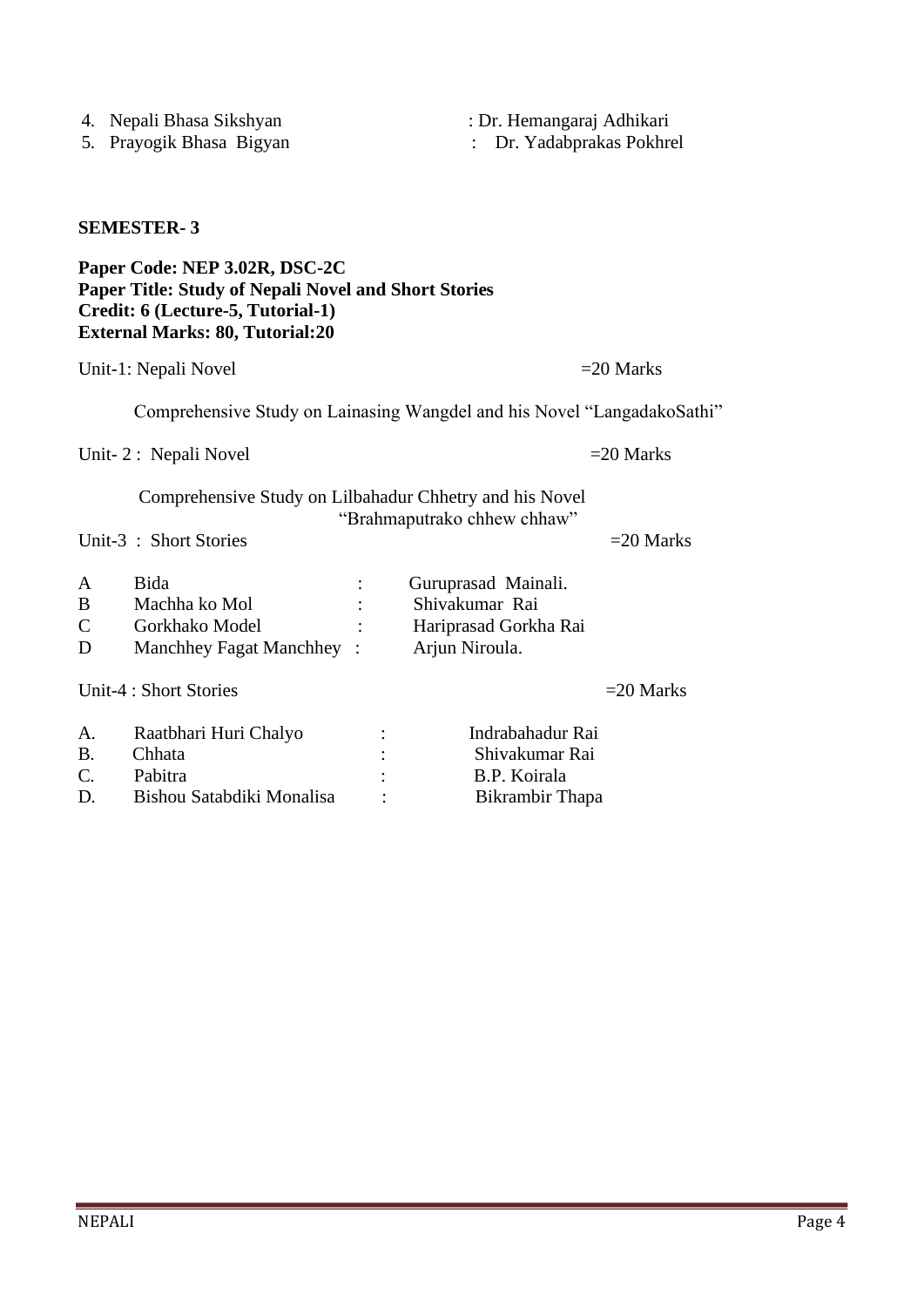**Suggested Readings:**

|                             |                  | <b>Iswar Baral</b>                                 |
|-----------------------------|------------------|----------------------------------------------------|
| Nepali Sahitya Manjari      |                  | Ed. L.P.Parajuli, K.N.sarma, K.P.sarma             |
| <b>Naso</b>                 |                  | <b>Guruprasad Mainali</b>                          |
| Upanyaska Adharharu:        |                  | Indrabahadur Rai                                   |
| Darjeelingka Nepali Upanyas |                  | Dr.Mohan p. Dahal                                  |
| Parampara Ra Prabritti      |                  |                                                    |
|                             | <b>Jhyalbata</b> | Hariprasad Rai ka Kathaharu: Hariprasad Gorkha Rai |

#### **Paper Code: NEP 3.04R, SEC-1 Paper Title: Art of Composition, Editing and Proof-reading Credit: Lecture-2 Total Marks: 50**

Unit-1: Definition of Composition and Editing, Writing Process and Art of Writing, What is Editing? Purpose of Editing, Benefits of Editing, Drafting in Writing, Difference between Editing and Proofreading, Difference between Writing and Editing, Ways to Edit, Importance of Copy Editing (Theoretical Perspectives)=25Marks

Unit-2: What is Proof-reading? Why Proof-reading? Importance of Proof-reading, Proof-reading Symbols, Proof reader, the Proof-reading process (on the basis of practical and exercise)=25 Marks

#### **Suggested Readings:**

- 1. Uchchatar Madhyamik Nepali Vyakaran : Ghanashyam Nepal and Kabita Lama
- 2. Nepali BhasaShikshyan : Dr.Hemangaraj Adhikari
- 3. Comprehend and Compose, Part-1 &II : Geetha Nagarjun
- 4. Effective Writing : Christopher Turk & John Kirkman
- 5. Doing Creative Writing : Steve May
- -

## **SEMESTER-5**

#### **PaperCode : NEP 5.01R, DSE-1(A) Paper Title: Nepali Folk Literature and Nepali Culture Credit: 6 (Lecture-5, Tutorial-External Marks: 80, Internal Marks:20**

| Unit-1: Folklore – Meaning, Definition, Scope, its Structure and Origin                     | $= 20$ Marks |
|---------------------------------------------------------------------------------------------|--------------|
| Unit-2: Nepali Folklore, Classification, Relationship between Creative Writing and Folklore | $= 20$ Marks |
| Unit-3: Folk Song, its Definition, Nepali Folk Songs and its Varieties                      | $= 20$ Marks |
| Unit-4: Nepali Folk Culture and Nepali Festival and Traditional Costumes                    | $= 20$ Marks |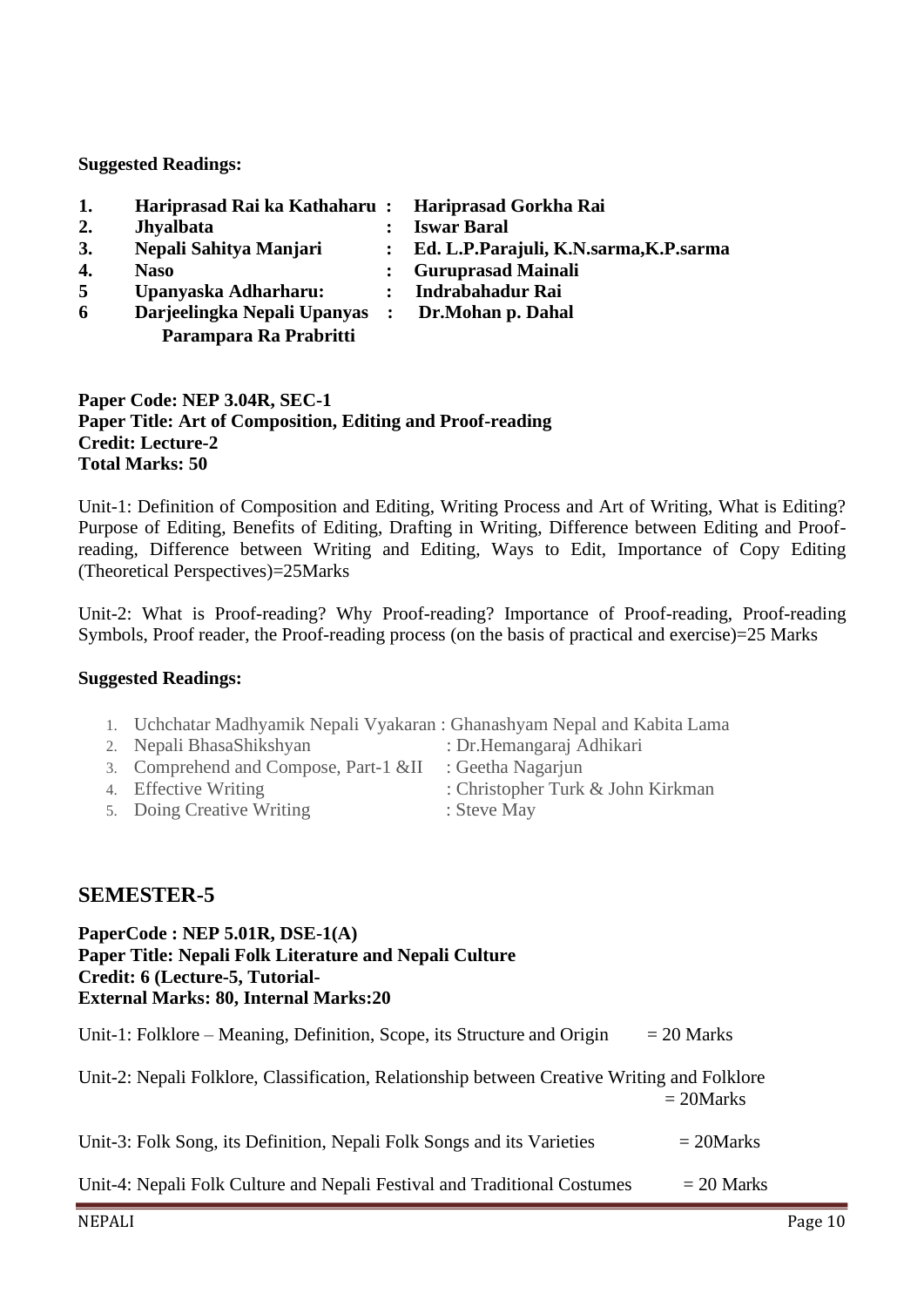#### **Suggested Readings:**

- **1 Nepali Jana Sahitya : Kajiman Kandangwa**
- 
- 
- **4 Nepali Sanskriti :Hamro Astwitwa : Yudhabir Rana**
- 
- **6. Nirman (Sanskriti Bisesanka)**
- **7.** Nepali Sanskritisudha : Ed. Hiranya Ghimire
- **2 Nepali Loksahityako Bibechana : Dharmaraj Thapa ,Hangsapure Subedi 3 Nepali LokaSahitya : Chudamani Bandhu 5 Nepali Loka Sanskritiko Ruparekha : Khemraj Nepal**
	-

#### **Paper Code: NEP 5.03R, GE-1**

**G-1- Introduction of Nepali Language (नेपाली भाषाको परिचय) Credit: 6, Lecture-5, Tutorial-1 External Marks- 80, Internal Marks -20**

| Unit   | Subject -विषय                           | <b>Marks</b> |
|--------|-----------------------------------------|--------------|
| एकाइ   |                                         | मल्याङक      |
| पहिलो  | नेपाली साहित्यको थालनी र विकास          | 30           |
| दोस्रो | नेपाली साहित्यका प्रमुख विधाहरूको परिचय | 25           |
| तेस्रो | नेपाली कविताको थालनी र विकासको परिचय    | 25           |
|        | नेपाली गद्याख्यनको थालनी र विकास        |              |

सन्दर्भ सामग्री-

- १. नेपाली साहित्यको इतिहास- चुडामणि बन्धु
- २. नेपाली साहित्यको इतिहास- तारानाथ शर्मा
- ३. नेपाली साहित्यको संक्षिप्त इतिहास- मोहनराज शर्मा र दयाराम श्रेष्ठ
- ४. नेपाली साहित्यको परिचयात्मक इतिहास- घनश्याम नेपाल
- ५. धुमिल पृष्ठहरू- गुप्त प्रधान
- ६. भारतीय नेपाली साहित्यको इतिहास- विद्यापति दाहाल
- ७. पूर्वाञ्चल भारतीय कथा साहित्यक- लीलबहादुर क्षत्री
- ८. भारतीय नेपाली साहित्यको विश्लेषणात्मक इतिहास- डां गोमा अधिकारी
- ९. A History of Nepali literature Kumar Pradhan
- १०.Nepali Literature: Background & History Abhi Subedi
- ११.सावित्यको इवतिास र सन्दर्भ डांदयाराम श्रेष्ठ